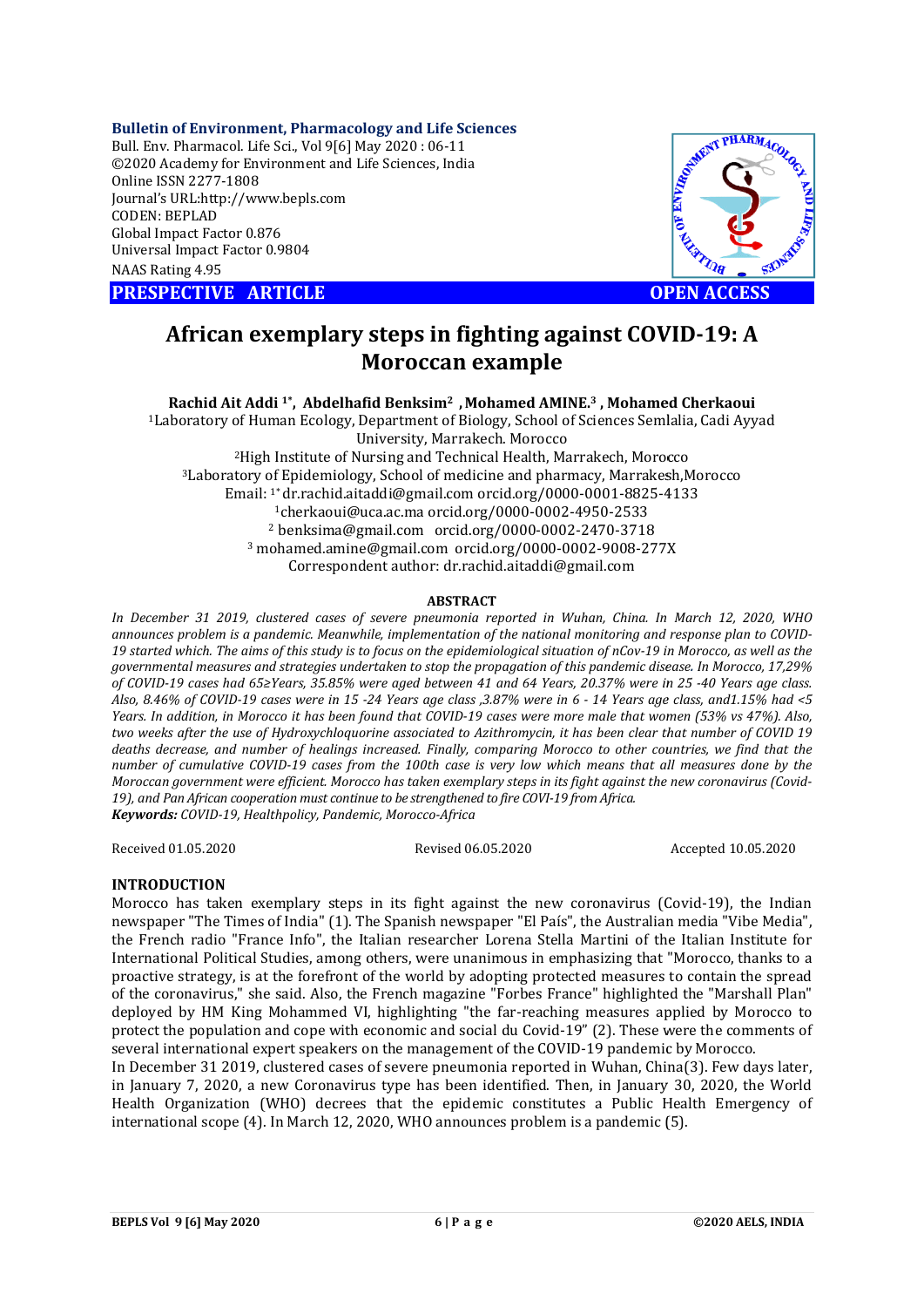# **STRATEGIES AND RESULTS**

The national monitoring and response plan to COVID-19 in Morocco had 3 objectives: (i)Prevent the introduction into national territory of SARS-CoV-2; (ii) Detect cases early and contain the spread of the virus; and (iii) Organize a national response adapted to the health system (Figure 1) [6,7]. In March 02, 2020, the 1st imported case of COVID- 19 detected in Morocco. Two days later, the 1st secondary case in Morocco. Thereafter, the number of confirmed cases has gradually increased which brought the Moroccan government to implement several measures such as social distancing (Figure 2) [6,8]. Actually, in March 15, 2020, land air and sea borders were Closured. A day later, Studies stop for all school and university levels and a progressive and partial containment of the population was done. In March 20, 2020, the government announced (Decree) total containment [6,8]. Then, the number of new cases increased but very slowly, and from 04/07/2020 new cases apparition was stable (Figure 1).

Then, in March 2, 2020 Moroccan government authorized the use of chloquorine in treatment and prevention of COVID-19. Indeed, the protocol is based on 600mg of hydroxychloroquine daily with association of azithromycin. Two weeks later, it has been clear that number of COVID 19 deaths decrease, and number of healings increased (Figure 3).

In addition, in Morocco it has been found that COVID-19 cases were more male that women (53% vs 47%).

Furthermore, in Morocco, 17,29% of COVID-19 cases had 65≥Years, 35.85% were aged between 41 and 64Years, 20.37% were in 25 -40 Years age class. Also, 8.46% of COVID-19 cases were in 15 -24Years age class ,3.87% were in 6 -14Yearsage class, and1.15% had<5Years (Figure 4). This means that the most affected age class by COVID-19 in Morocco is 41-64Years which is similar to the study of Zhonghua Liu Xing Bing Xue Za Zhi *et al*, who found that 86.6% of COVID-19 cases were aged between 30 and 79 years (Figure 4) [9].

Finally, comparing Morocco to other countries, we find that the number of cumulative COVID-19 cases from the  $100<sup>th</sup>$  case is very low which means that all measures done by the Moroccan government were very efficient (Figure 5).

# **DISCUSSION**

The kingdom of Morocco has benefited from a decline compared to other countries and has applied management combining foresight, firmness and rigor, with good collaboration from all of its population. Morocco has invested in real mass awareness, accompanied by dissuasive sanctions and widely disseminated on television and radio channels, in the press, on official web portals, on social networks and through actions in the field, including the use of drones [10]. Morocco's plan to fight the coronavirus epidemic is "multidimensional" and includes "diverse and far-reaching" measures to curb the spread of the virus and counter the economic and social impact of the epidemic, all of which constitute a Moroccan "Marshall Plan", the public authorities "have strongly mobilized" in order to provide support to the populations most affected by the slowdown in economic activity, in particular through the Special Fund launched by His Majesty King Mohammed VI, and which has collected more than 32 billion dirhams in donations so far. Also, the Kingdom devoted more than 2.7% of its GDP (to the fight against the coronavirus), making it among the first four countries in the world to have mobilized more financial resources to fight against this pandemic. Likewise, the creation of an Economic Watch Committee in order to "assess and anticipate the direct and indirect economic repercussions of Covid-19", adding that the committee adopted a series of proactive financial measures targeting all of the population most affected by the epidemic. Furthermore, in order to prevent the spread of infection in prisons, HM King Mohammed VI granted His royal pardon to the benefit of 5,654 prisoners and ordered to take all the measures necessary to strengthen the protection of prisoners within the establishments penitentiaries, particularly against the spread of the coronavirus pandemic.

In addition, the close monitoring of people who have been in contact with the sick was essential; increased screening capacity; the adoption, on March 23, of a new therapeutic protocol based on chloroquine (the Moroccan government acquired the entire stock of Nivaquine and Plaquenil manufactured by Sanofi in Casablanca); the introduction of the compulsory wearing of respiratory masks (whose national production capacity is close to 5 million per day); the increase in the production of hydroalcoholic gels for commercial purposes or for internal use (OCP (Sherifian Office of Phosphate) is developing an hydroalcoholic gel for its internal use, for its employees and its subcontractors); as well as the manufacture of 100% Moroccan artificial respirators [10]. Likewise, Morocco has also launched a 100% national production of respirators to treat patients suffering from coronavirus" which has enabled the Kingdom to currently count 3,000 resuscitation beds, being the best equipped with these equipments on the whole continent African. In addition, the Royal Armed Forces (FAR) have joined this task by creating military field hospitals, underlined, knowing that Morocco has a long experience in the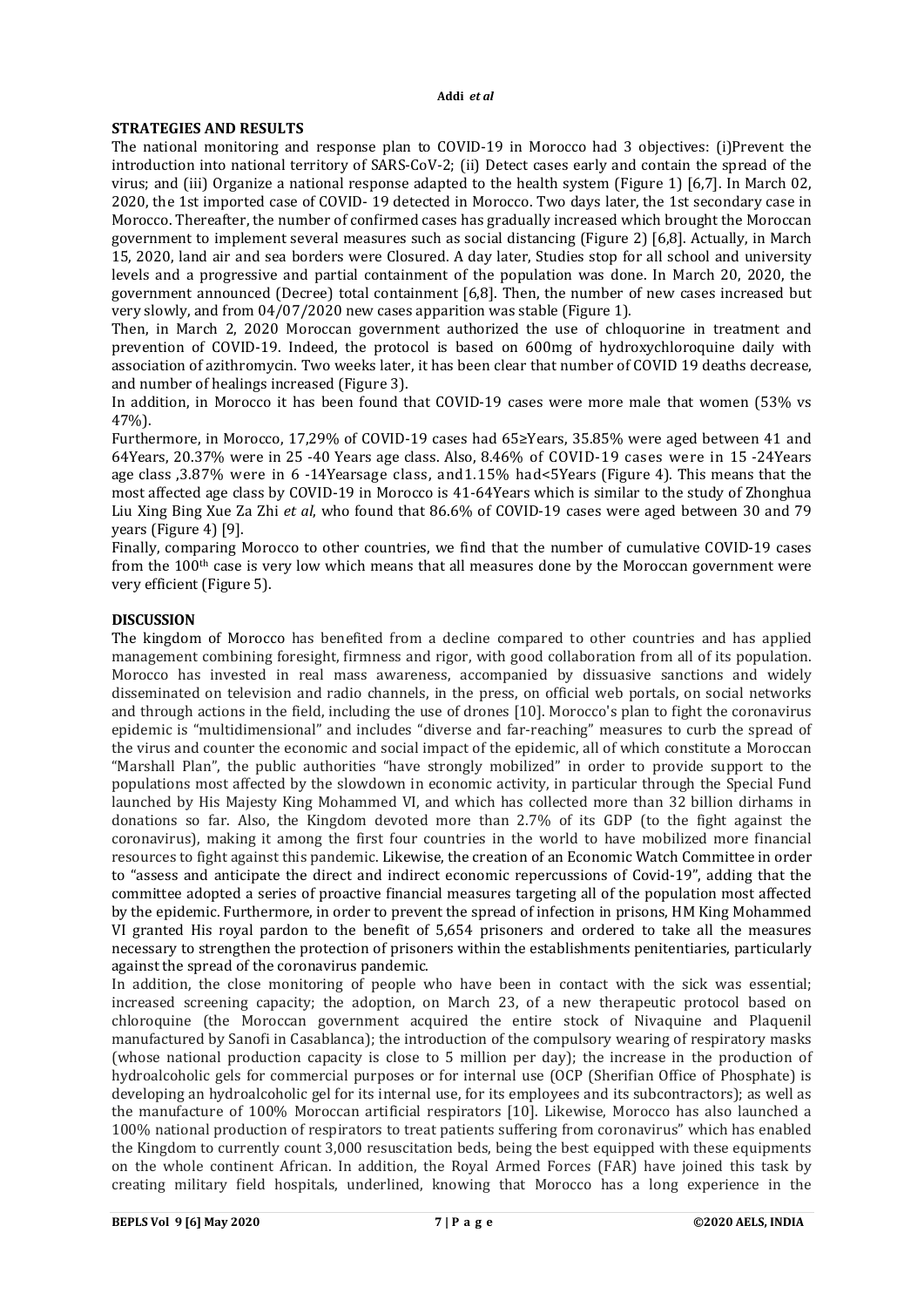#### **Addi** *et al*

deployment of field hospitals, in several countries, in the within the framework of bilateral humanitarian operations or with the United Nations.

Finally, many interviews were held between HM Kings Mohamed VI and several African heads of state in which the Sovereign proposed the launch of an initiative by African Heads of State aimed at establishing an operational framework in order to support African countries in their different phases of pandemic management.



*Figure 1: National Plan of COVID-19 [7]*



*Curve of moving averages over 5-day periods*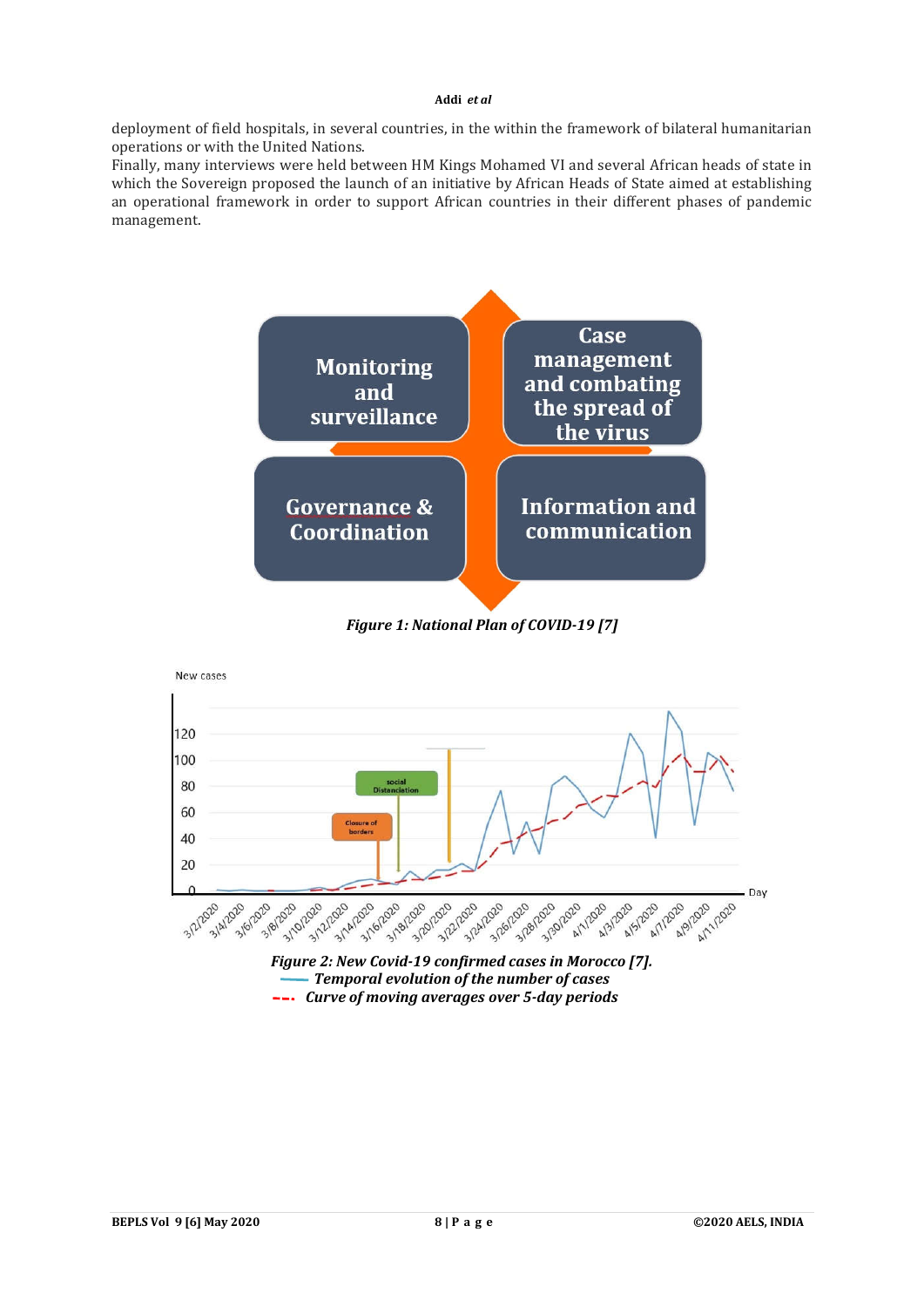



**Figure 3 Weekly evolution of healings and deaths by COVID-19 in Morocco, on 04/12/2020 [7]**



Age class

**Figure 4: Distribution of COVID-19 confirmed cases byage, in 11/04/20 [7]**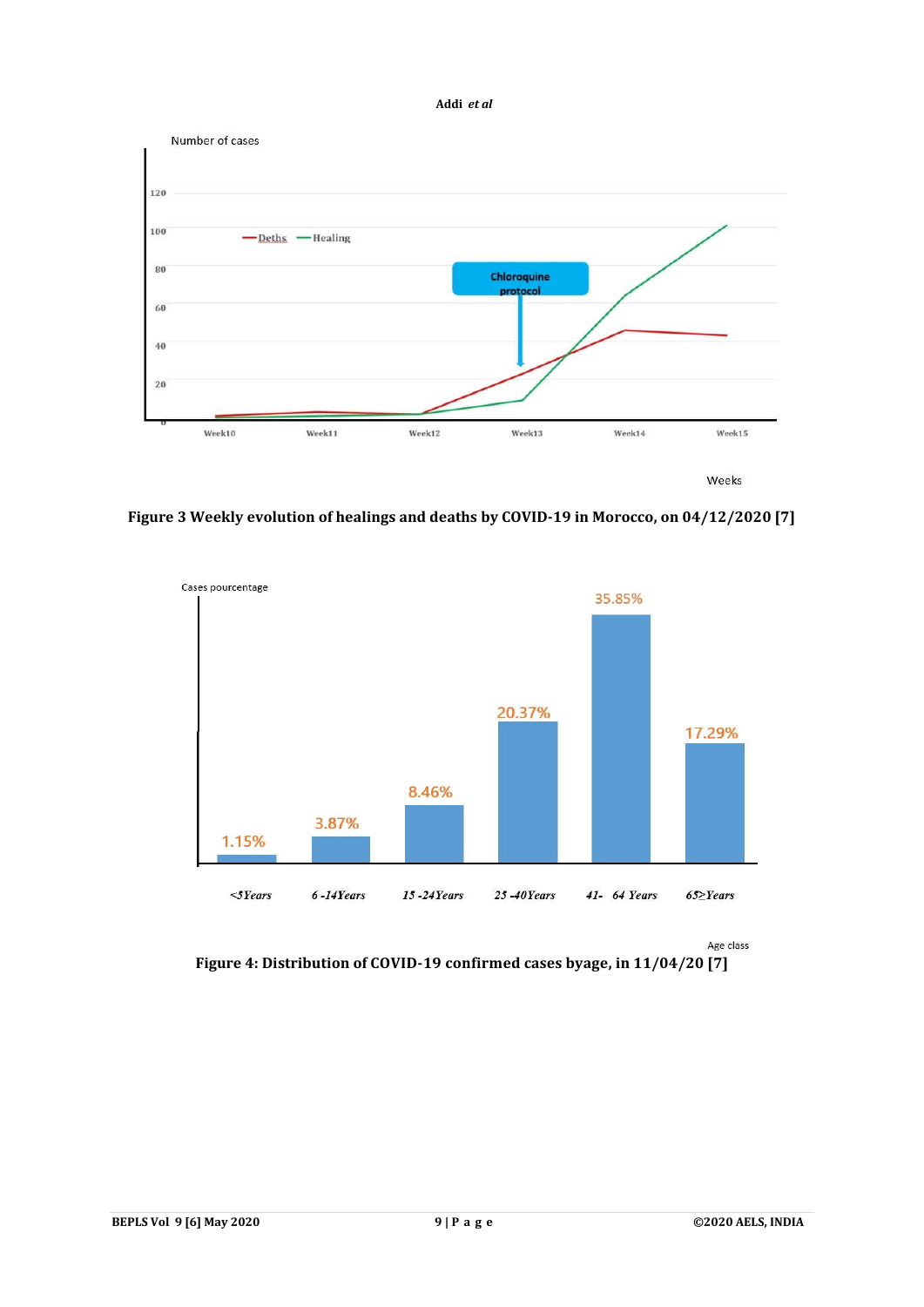#### **Addi** *et al*



**Figure 5: Comparison of evolution of cases from the 100th case between several countries [7]**

# **CONCLUSION**

Social distancing and hydroxychloquorine treatment were important measures that Moroccan government adopted which have good results in stabilizing new COVID-19 cases and reducing mortality. Also, thanks to the recommendations and the support of the king Mohammed VI, an drastic measures conducted by the government, Morocco is on the good way in management of the COVID-19 pandemic which make us very optimistic in the revolution of COVID-19 in Morocco and lead us to start to think about the post containment. Finally, Pan African cooperation must continue to be strengthened to fire COVI-19 from Africa.

## **ACKNOWLEDGMENTS**

We would like to thank His Majesty, the King Mohammed VI, for all his dedication to help his people and put all the necessary means to eradicate the pandemic of the kingdom of Morocco. We also thank the Editorial office of the journal and all the anonymous reviewers.

# **CONFLICTS OF INTEREST**

The authors declare no conflict of interest.

# **AUTHOR'S CONTRIBUTION**

Literature search, manuscript preparation and editing was done by R.A.A, manuscript review was carried out by A.B. The supervision was done by M.C and the whole manuscript was read and approved by all the author

## **REFERENCES**

- 1. Morocco has taken exemplary steps in its fight against Covid-19 (journal indien) http://www.mapexpress.ma/actualite/opinions-et-debats/maroc-pris-mesures-exemplaires-lutte-contre-covid-19-journal-indien/
- 2. Covid-19: Morocco's strategy "stands out as one of the best in the world " (Nova Paraguay). https://marocdiplomatique.net/lutte-contre-le-covid-19-la-strategie-du-maroc/
- 3. Li R, Pei S, Chen B, Song Y, Zhang T, Yang W, Shaman J. (2020). Substantial undocumented infection facilitates the rapid dissemination of novel coronavirus (SARS-CoV2). Science. https://doi.org/10.1126/science.abb3221 PMid: 32179701
- 4. World Health Organisation. (2020). Report of the WHO-China Joint Mission on Coronavirus Disease 2019 (COVID-19) Available at: https://www.who.int/docs/default-source/coronavir use/who-china-joint-mission-oncovid-19-final-report.pdf (Accessed 13 March 2020).
- 5. Abdulamir AS, Hafidh RR. (2020). The Possible Immunological Pathways for the Variable Immunopathogenesis of COVID—19 Infections among Healthy Adults, Elderly and Children. Electron J Gen Med. 2020;17(4):em202. https://doi.org/ 10.29333/ejgm/7850